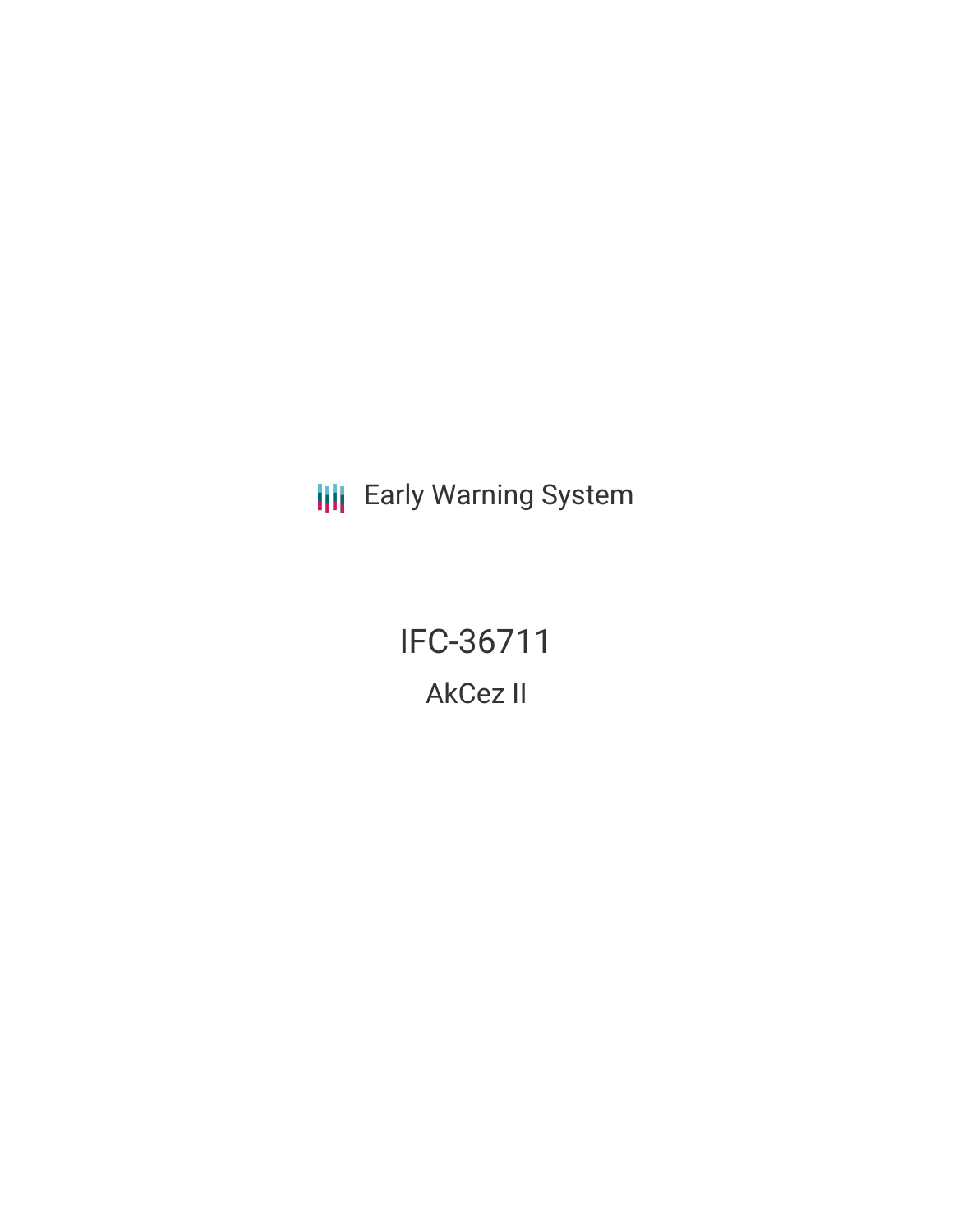# **Quick Facts**

朋

| <b>Countries</b>               | Turkey                                          |
|--------------------------------|-------------------------------------------------|
| <b>Financial Institutions</b>  | International Finance Corporation (IFC)         |
| <b>Status</b>                  | Active                                          |
| <b>Bank Risk Rating</b>        | B                                               |
| <b>Voting Date</b>             | 2016-01-21                                      |
| <b>Borrower</b>                | Akcez Enerji Yatirimlari Sanayi ve Ticaret A.S. |
| <b>Sectors</b>                 | Energy, Finance                                 |
| <b>Investment Type(s)</b>      | Loan                                            |
| <b>Investment Amount (USD)</b> | \$162.50 million                                |
| <b>Project Cost (USD)</b>      | $$400.00$ million                               |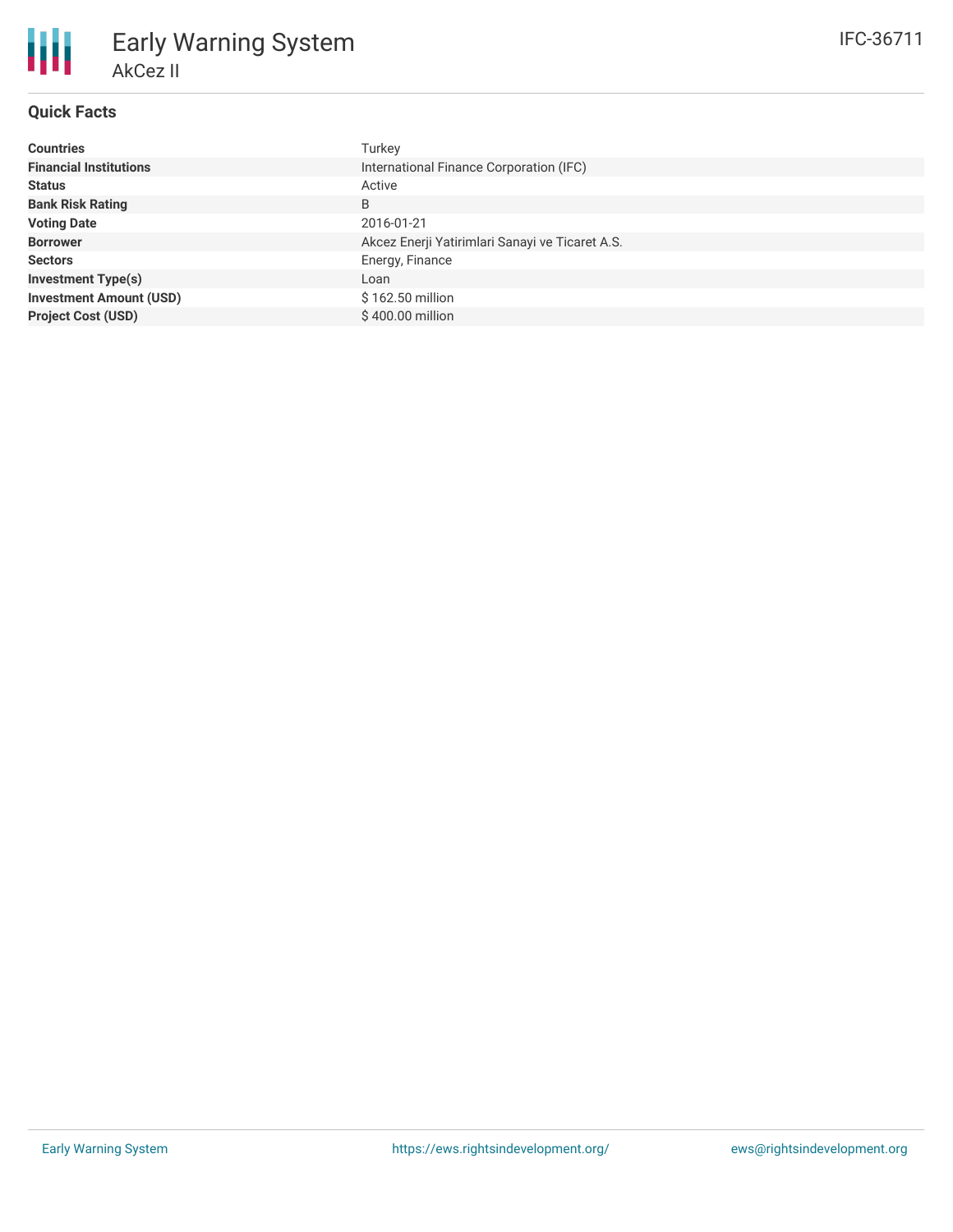

## **Project Description**

This project finances capital expenditures aimed at providing continuous and high quality electricity distribution services through the renewal of the distribution network, and capacity increase in order to meet the supply needs of the new customers and decrease of technical losses.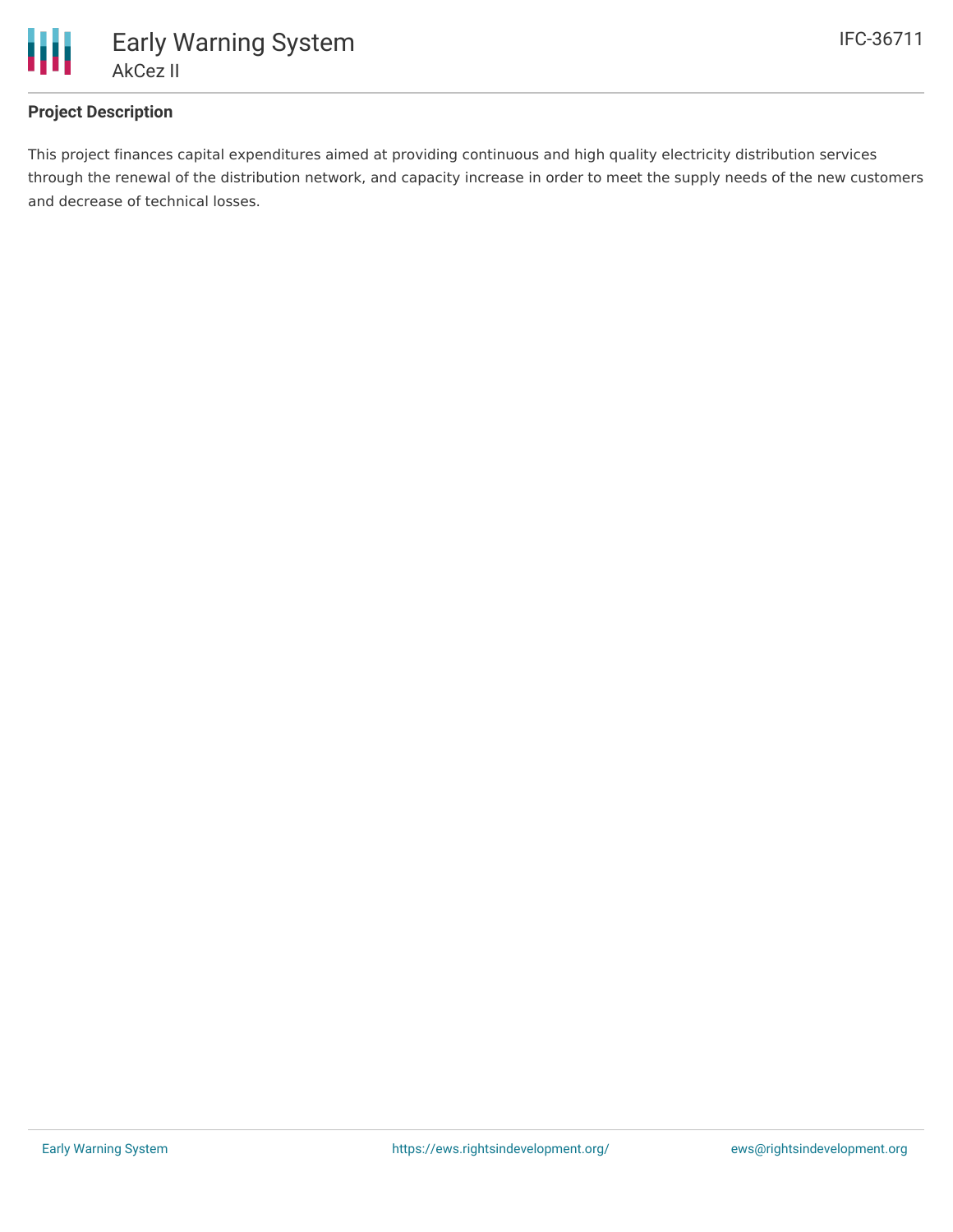

#### **Investment Description**

• International Finance Corporation (IFC)

Akcez is jointly owned and managed jointly by Akkök Holding A.S, Turkey (50%) and CEZ a.s, Czech Republic (50%). CEZ a.s. is an integrated electricity conglomerate headquartered in the Czech Republic with operations in a number of countries in Central and Southeastern Europe and Turkey.Akkök Holding A.S. is one of the oldest and largest conglomerates in Turkey, fully owned by the Dinckok family. The Holding is active in chemicals, energy, real estate, textile, ports, insurance and IT businesses.al and Southeastern Europe and Turkey.Akkök Holding A.S. is one of the oldest and largest conglomerates in Turkey, fully owned by the Dinckok family. The Holding is active in chemicals, energy, real estate, textile, ports, insurance and IT businesses.